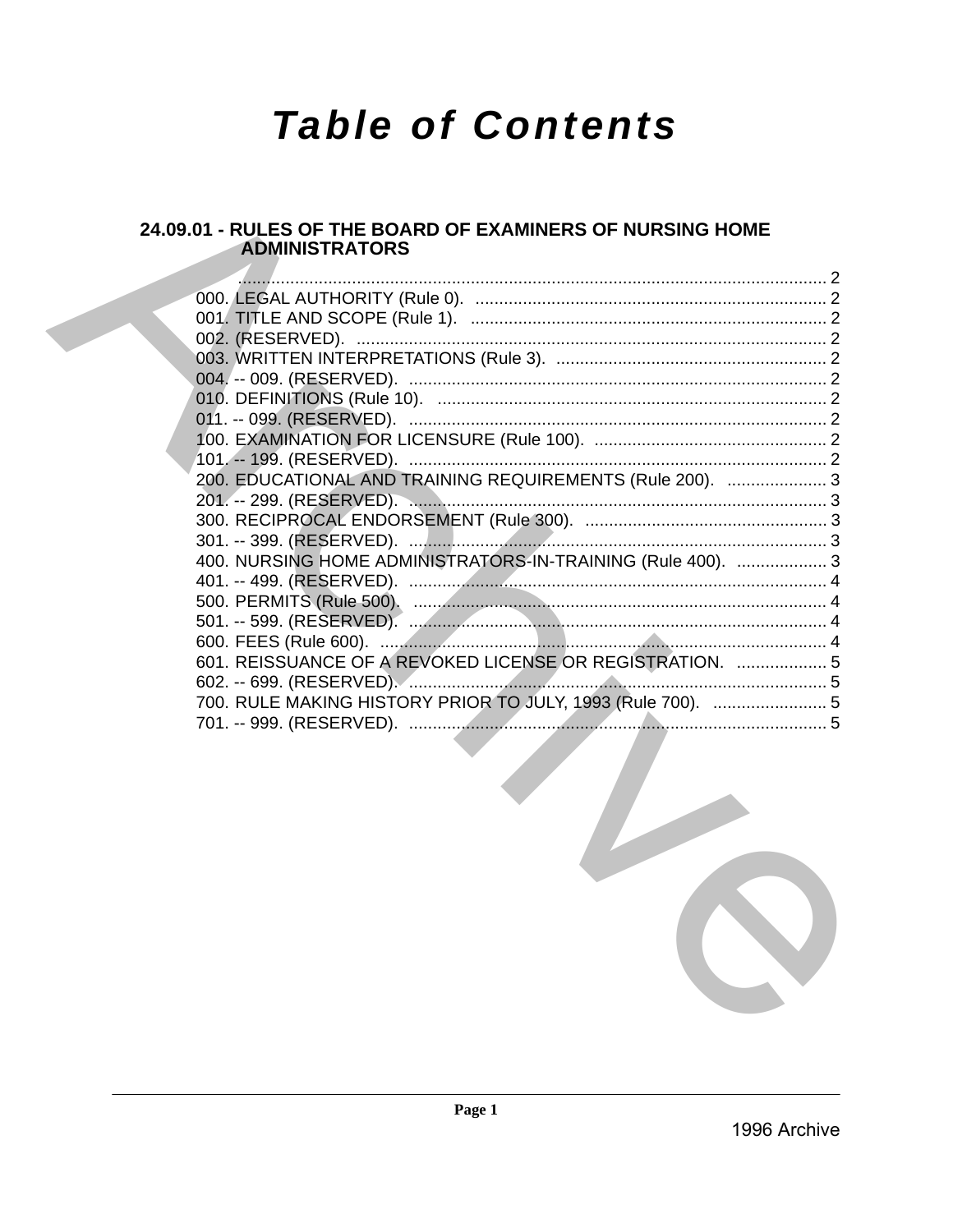#### **IDAPA 24 TITLE 09 Chapter 01**

# <span id="page-1-1"></span><span id="page-1-0"></span>**24.09.01 - RULES OF THE BOARD OF EXAMINERS OF NURSING HOME ADMINISTRATORS**

# <span id="page-1-2"></span>**000. LEGAL AUTHORITY (Rule 0).**

These rules are hereby prescribed and established pursuant to the authority vested in the Board of Examiners of Nursing Home Administrators by the provisions of Section 54-1604, Idaho Code. (7-1-93)

#### <span id="page-1-3"></span>**001. TITLE AND SCOPE (Rule 1).**

These rules shall be cited as IDAPA 24, Title 09, Chapter 01, "Rules of the Board of Examiners of Nursing Home Administrators." (7-1-93)

#### <span id="page-1-4"></span>**002. (RESERVED).**

#### <span id="page-1-5"></span>**003. WRITTEN INTERPRETATIONS (Rule 3).**

The board may have written statements which pertain to the interpretation of the rules of this chapter. Such interpretations, if any, are available for public inspection and copying at cost in the main office of the Bureau of Occupational Licenses.

#### <span id="page-1-6"></span>**004. -- 009. (RESERVED).**

#### <span id="page-1-7"></span>**010. DEFINITIONS (Rule 10).**

01. Board. The Board of Examiners of Nursing Home Administrators as prescribed in Section 54-1601, Idaho Code. (7-1-93)

<span id="page-1-8"></span>**011. -- 099. (RESERVED).**

#### <span id="page-1-9"></span>**100. EXAMINATION FOR LICENSURE (Rule 100).**

01. Examination Fee. The examination fee must accompany the application for examination to the Bureau of Occupational Licenses. The examination fee is in addition to the license fee provided for in Section 54-<br>1604, sub-paragraph (g), Idaho Code. (7-1-93) 1604, sub-paragraph  $(g)$ , Idaho Code.

Good Moral Character. Evidence of good moral character on the application form is to be signed by two reputable individuals not more than one of which may be a minister, priest, rabbi, or their equivalent and neither shall be members of the applicant's family. (7-1-93)

03. Content of Exam, Passing Scores. The examination shall be that issued by the National Association of Board of Examiners of Nursing Home Administrators, and an examination pertaining to Idaho law and rules governing nursing homes. The passing of the National Association of Board of Examiners of Nursing Home Administrators examination shall be the scale score passing point as established by NAB. The passing score of the Idaho Laws and Rules Examination shall be seventy-five percent (75%). Idaho Laws and Rules Examination shall be seventy-five percent  $(75\%)$ . **24.69.01 • RULES OF THE BOARD OF EXAMINERS OF NURSING HOME ADMINISTRATORS<br>
1996.** LEVEN ATTITUDENTY (Buth the comparison to the unbetter years of the Board of Examines of Nursing Home Administrators of Nursing Home Admin

04. Date and Location of Exam, Deadline Date For Filing Application. Examinations shall be held on the second Thursday of January, April and October of each year in the office of the Bureau of Occupational Licenses beginning at 9:30 a.m., unless changed to a later date by Board action setting forth justifiable reasons. Applications received by the Bureau of Occupational Licenses after forty-five (45) days preceding an examination will be scheduled for a subsequent examination. (7-1-93) scheduled for a subsequent examination.

05. Suitability Requirements. An applicant shall be deemed to have met the suitability requirements referred to in Section 54-1605 by compliance with sub-paragraphs 2 or 3 of that section. (7-1-93)

#### <span id="page-1-10"></span>**101. -- 199. (RESERVED).**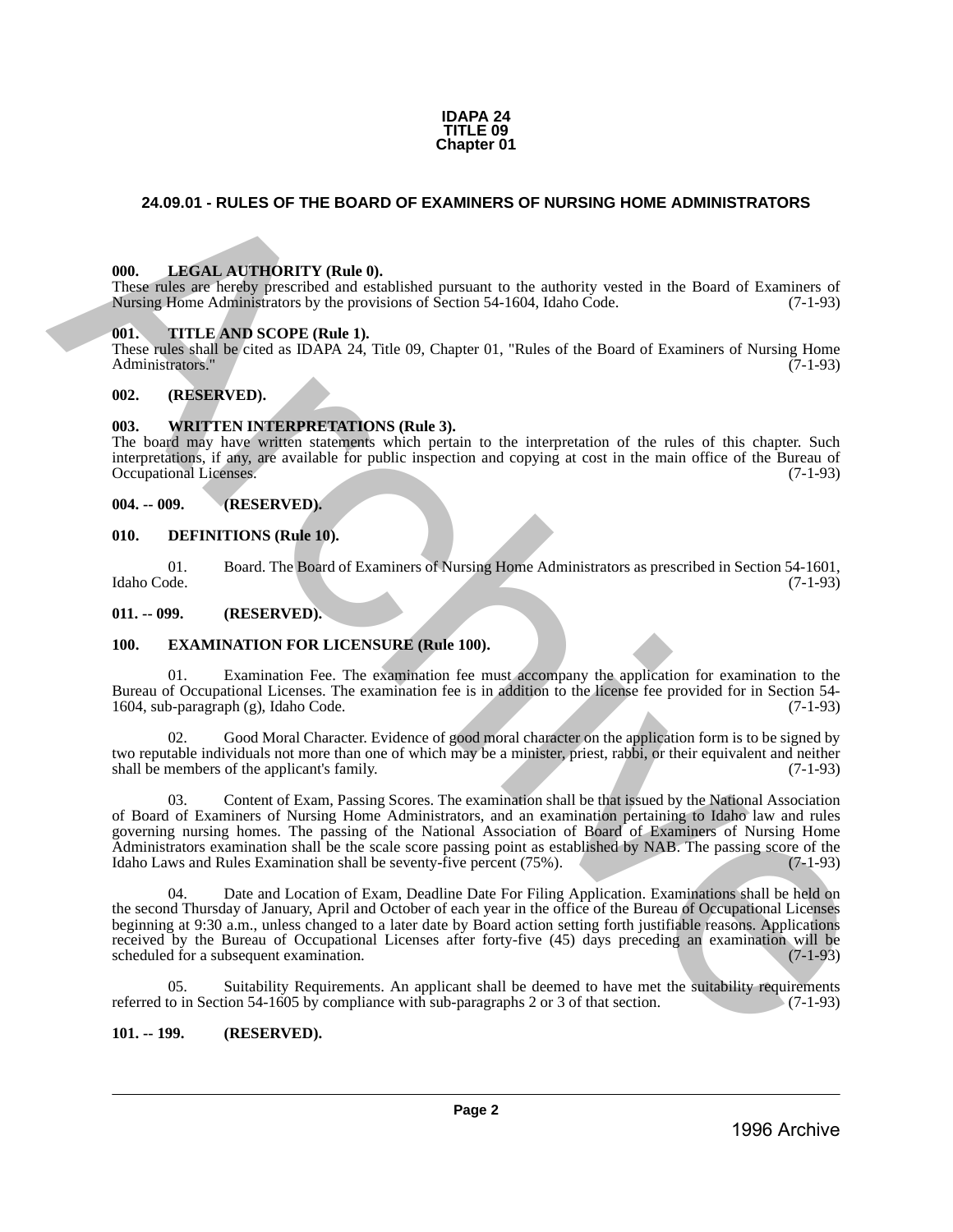# <span id="page-2-0"></span>**200. EDUCATIONAL AND TRAINING REQUIREMENTS (Rule 200).**

# <span id="page-2-1"></span>**201. -- 299. (RESERVED).**

# <span id="page-2-2"></span>**300. RECIPROCAL ENDORSEMENT (Rule 300).**

# <span id="page-2-3"></span>**301. -- 399. (RESERVED).**

# <span id="page-2-4"></span>**400. NURSING HOME ADMINISTRATORS-IN-TRAINING (Rule 400).**

|                                                                                                                                                                                                                                                                                                                                                                                                                                                                                                                                                                    | 200.            |                | EDUCATIONAL AND TRAINING REQUIREMENTS (Rule 200).                                                                                                                                                                                                                                                                                                                                                |            |  |
|--------------------------------------------------------------------------------------------------------------------------------------------------------------------------------------------------------------------------------------------------------------------------------------------------------------------------------------------------------------------------------------------------------------------------------------------------------------------------------------------------------------------------------------------------------------------|-----------------|----------------|--------------------------------------------------------------------------------------------------------------------------------------------------------------------------------------------------------------------------------------------------------------------------------------------------------------------------------------------------------------------------------------------------|------------|--|
|                                                                                                                                                                                                                                                                                                                                                                                                                                                                                                                                                                    |                 | 01.            | Educational Requirements. In order to be credited toward the educational requirements of the Act,<br>a seminar or course of study must be relevant to nursing home administration as determined by the Board and<br>sponsored by accredited universities or colleges, State or National health related associations, and/or approved by<br>NCERS (National Continuing Education Review Service). | $(7-1-93)$ |  |
|                                                                                                                                                                                                                                                                                                                                                                                                                                                                                                                                                                    |                 | 02.            | Requirements For License Renewal. The department shall refuse to renew a Nursing Home<br>Administrators license unless the required fee is accompanied by evidence of having met the educational and training<br>requirement set forth in these rules on the form provided for that purpose by the Bureau of Occupational Licenses<br>beginning with applications for the 1972 license year.     | $(7-1-93)$ |  |
|                                                                                                                                                                                                                                                                                                                                                                                                                                                                                                                                                                    |                 | 03.            | Re-Certification. Applicants for re-certification shall be required to attend a minimum of twenty<br>(20) clock hours of courses approved under Subsection 200.01 within the preceding twelve (12) month period.                                                                                                                                                                                 | $(7-1-93)$ |  |
|                                                                                                                                                                                                                                                                                                                                                                                                                                                                                                                                                                    |                 | 04.            | Credit Received Toward Re-Certification. Credit received toward re-certification may not be used<br>again toward re-certification for another license year.                                                                                                                                                                                                                                      | $(7-1-93)$ |  |
|                                                                                                                                                                                                                                                                                                                                                                                                                                                                                                                                                                    | $201. - 299.$   |                | (RESERVED).                                                                                                                                                                                                                                                                                                                                                                                      |            |  |
| RECIPROCAL ENDORSEMENT (Rule 300).<br>300.<br>An applicant for licensure by reciprocal endorsement must have received a score in the examination taken in any<br>other state at least equivalent to that required for licensure in Idaho. The examination must be the examination as<br>given by the Idaho Board of Nursing Home Administrators or one that is recognized by the American College of<br>Nursing Home Administrators. The applicant will be required to take and pass the examination pertaining to Idaho<br>law and rules governing nursing homes. |                 |                |                                                                                                                                                                                                                                                                                                                                                                                                  |            |  |
|                                                                                                                                                                                                                                                                                                                                                                                                                                                                                                                                                                    | $301. - 399.$   |                | (RESERVED).                                                                                                                                                                                                                                                                                                                                                                                      |            |  |
|                                                                                                                                                                                                                                                                                                                                                                                                                                                                                                                                                                    | 400.            |                | NURSING HOME ADMINISTRATORS-IN-TRAINING (Rule 400).                                                                                                                                                                                                                                                                                                                                              |            |  |
|                                                                                                                                                                                                                                                                                                                                                                                                                                                                                                                                                                    | administration. | 01.            | Related Health Care Field. "Related health care field" shall mean a field in health care related to                                                                                                                                                                                                                                                                                              | $(7-1-93)$ |  |
|                                                                                                                                                                                                                                                                                                                                                                                                                                                                                                                                                                    |                 | 02.            | Trainees. Trainees must work on a full time basis in an Idaho health care facility, preferably a<br>nursing home. Full time shall be a forty (40) hour per week work schedule with consideration for normal leave taken.<br>Failure to comply with this rule or Section 54-1610, Idaho Code, shall not receive credit as a Nursing Home<br>Administrator-In-Training.                            | $(7-1-93)$ |  |
|                                                                                                                                                                                                                                                                                                                                                                                                                                                                                                                                                                    |                 | 03.            | Nursing Home Administrator-In-Training Requirements. A Nursing Home Administrator-in-<br>Training shall be required to train in all phases of nursing home administration including the following:                                                                                                                                                                                               | $(7-1-93)$ |  |
|                                                                                                                                                                                                                                                                                                                                                                                                                                                                                                                                                                    |                 | a.             | Patient Care.                                                                                                                                                                                                                                                                                                                                                                                    | $(7-1-93)$ |  |
|                                                                                                                                                                                                                                                                                                                                                                                                                                                                                                                                                                    |                 | b.             | Personnel Management.                                                                                                                                                                                                                                                                                                                                                                            | $(7-1-93)$ |  |
|                                                                                                                                                                                                                                                                                                                                                                                                                                                                                                                                                                    |                 | $\mathbf{c}$ . | Financial Management.                                                                                                                                                                                                                                                                                                                                                                            | $(7-1-93)$ |  |
|                                                                                                                                                                                                                                                                                                                                                                                                                                                                                                                                                                    |                 | d.             | Marketing-Financial Management.                                                                                                                                                                                                                                                                                                                                                                  | $(7-1-93)$ |  |
|                                                                                                                                                                                                                                                                                                                                                                                                                                                                                                                                                                    |                 | e.             | Physical-Public Relations.                                                                                                                                                                                                                                                                                                                                                                       | $(7-1-93)$ |  |
|                                                                                                                                                                                                                                                                                                                                                                                                                                                                                                                                                                    |                 | f.             | Laws, Regulatory Codes, Resource Management and Governing Regulations.                                                                                                                                                                                                                                                                                                                           | $(7-1-93)$ |  |
|                                                                                                                                                                                                                                                                                                                                                                                                                                                                                                                                                                    |                 |                |                                                                                                                                                                                                                                                                                                                                                                                                  |            |  |

04. Trainee Employed in Other Than a Nursing Home. Any trainee employed in a health care facility other than a nursing home must spend no less than four (4), eight-hour (8) days a month in a nursing home with the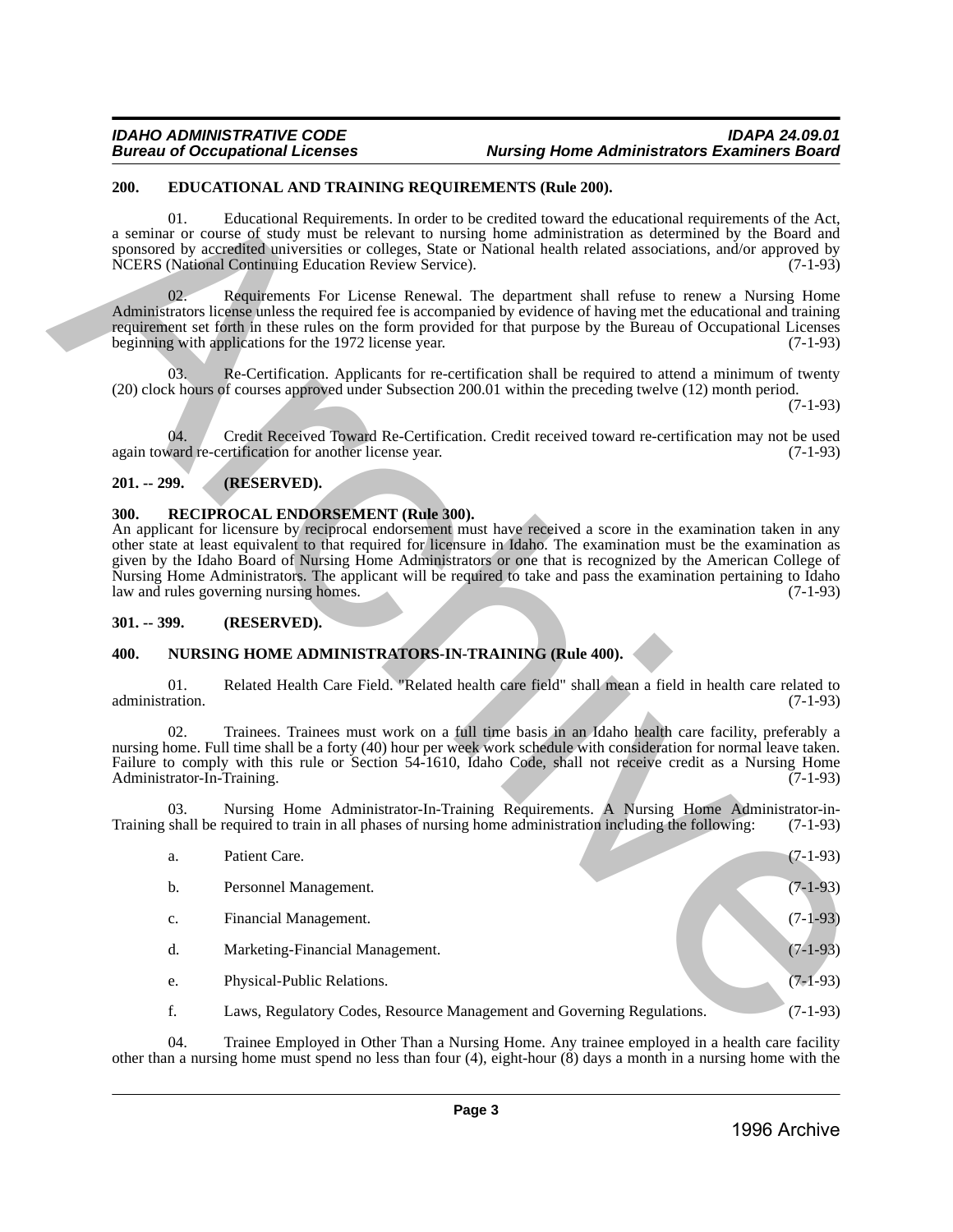# *IDAHO ADMINISTRATIVE CODE IDAPA 24.09.01 Aursing Home Administrators Examiners Board*

trainee's preceptor in a training and/or observational situation in the six areas of nursing home administration as outlined in Subsection 400.03. Quarterly reports must reflect particular emphasis on the six (6) phases of nursing home administration during the time spent in the nursing home. (7-1-93) home administration during the time spent in the nursing home.

a. Quarterly reports for those trainees employed in a nursing home must reflect that the preceptor of the trainee has had personal contact no less than once a month, instructing, assisting and giving assignments as deemed necessary to fulfill the requirements of Subsection 400.03. (7-1-93) deemed necessary to fulfill the requirements of Subsection 400.03.

05. Preceptor Certification. (7-1-93)

a. On and after January 1, 1979, a nursing home administrator who serves as a preceptor for a nursing home administrator-in-training must be certified by the Board of Examiners of Nursing Home Administrators. The<br>Board will certify the Idaho licensed nursing home administrator to be a preceptor who: (7-1-93) Board will certify the Idaho licensed nursing home administrator to be a preceptor who:

i. Is currently practicing as a nursing home administrator or who has practiced a minimum of two (2) ive years as a nursing home administrator; and (7-1-93) consecutive years as a nursing home administrator; and

ii. Who successfully completes a six (6) clock hour preceptor orientation course approved by the Board. (7-1-93)

b. The orientation course will cover the philosophy, requirements and practical application of the nursing home administrator-in-training program and a review of the six  $(6)$  phases of nursing home administration as outlined in Subsection 400.03.  $(7-1-93)$ outlined in Subsection 400.03.

# <span id="page-3-0"></span>**401. -- 499. (RESERVED).**

#### <span id="page-3-1"></span>**500. PERMITS (Rule 500).**

01. Requirements For Issuance. A temporary permit may be issued for one (1) year upon application and payment of fees. It may be extended upon request for a period of six (6) months. No more than one (1) temporary permit (and one (1) extension) may be granted to any applicant. (7-1-93) permit (and one  $(1)$  extension) may be granted to any applicant. Final constraints in a matrix pather observational sharistic in the skates of matrix particles and constraints in the skates of matrix (31.49)<br>
The Sharistic Background Constraints of the transfer particle product and the

Emergency Permit. An emergency permit may be issued upon application and payment of fees for a period not to exceed ninety (90) days. No more than one (1) emergency permit may be issued to any applicant. A holder of an emergency permit may apply for issuance of a temporary permit. (7-1-93) holder of an emergency permit may apply for issuance of a temporary permit.

03. Issuance of an Emergency Permit Does Not Obligate the Board. Issuance of an emergency permit does not obligate the board to subsequently issue either a license or a temporary permit. Issuance of a subsequent license or permit depends upon a successful application to the Board. (7-1-93)

# <span id="page-3-2"></span>**501. -- 599. (RESERVED).**

#### <span id="page-3-3"></span>**600. FEES (Rule 600).**

01. Original License and Annual Renewal Fee. Original Licenses and Annual Renewal (recertification)<br>(7-1-93) Fee - Sixty-five dollars (\$65).

| 02. | Examination Fee. Examination Fee - One hundred fifty dollars (\$150). |  |  |  | $(7-1-93)$ |  |
|-----|-----------------------------------------------------------------------|--|--|--|------------|--|
|-----|-----------------------------------------------------------------------|--|--|--|------------|--|

03. Examination Fee. Reexamination Fee - One hundred dollars (\$100). (7-1-93)

04. Reciprocal Endorsement Fee. Reciprocal Endorsement Fee (in addition to exam fee) - Sixty-five dollars (\$65). dollars (\$65). (7-1-93)

- 05. Temporary Permit Fee. Temporary Permit Fee Sixty-five dollars (\$65). (7-1-93)
- 06. Emergency Permit Fee. Emergency Permit Fee Fifty dollars (\$50). (7-1-93)